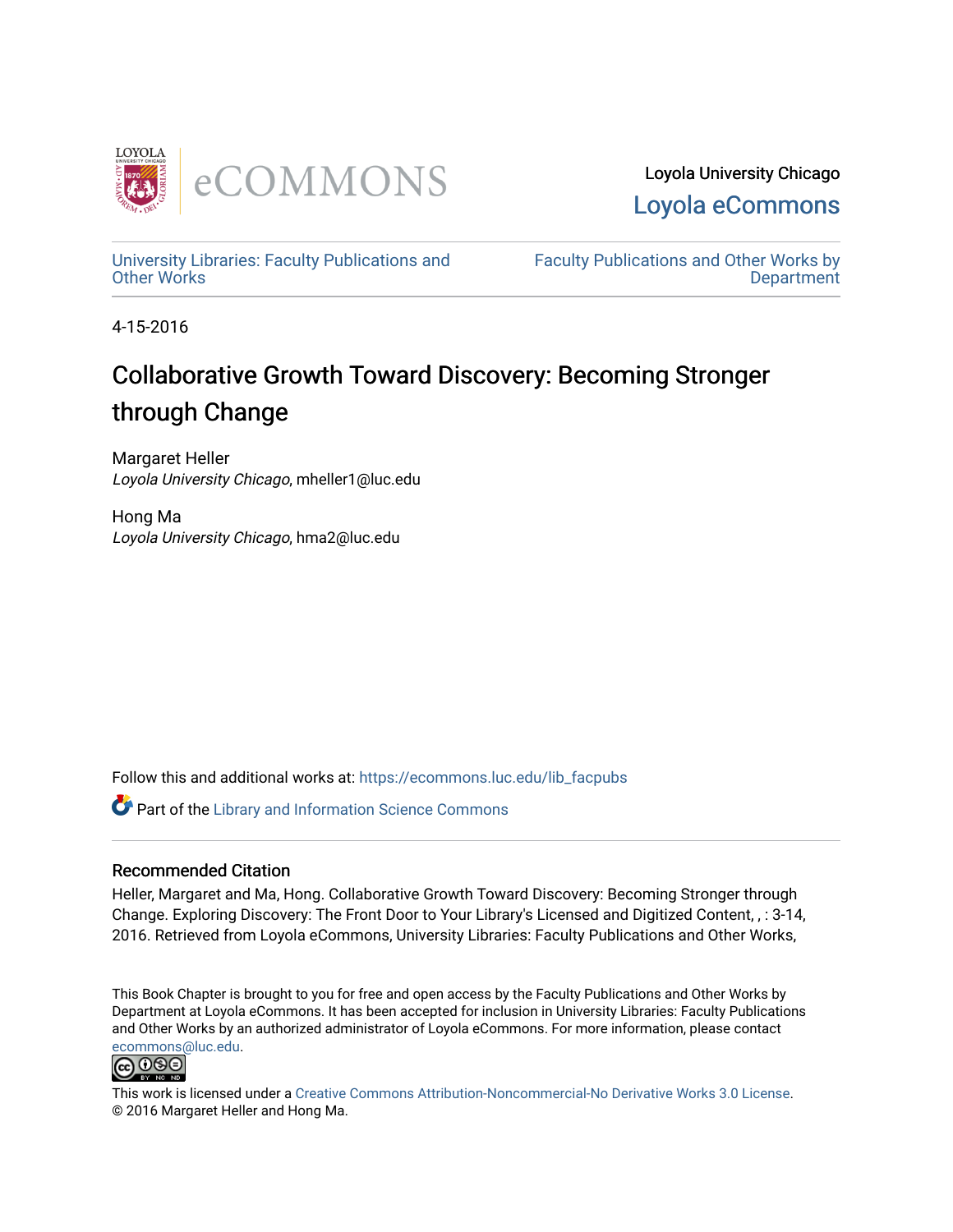

CHAPTER ONE

# **COLLABORATIVE GROWTH TOWARD DISCOVERY**

**Becoming Stronger through Change** 

MARGARET HELLER AND HONG MA

n 2014 and 2015, Loyola University Chicago Libraries migrated to Alma<br>and Primo from Ex Libris's Voyager integrated library system (ILS) and the<br>Web Voyage online public access catalog (OPAC), WorldCat Local, and a suite and Primo from Ex Libris's Voyager integrated library system (ILS) and the of electronic resource tools from Serials Solutions. We chose the radical act of leaving the past behind and deliberately changing all our systems at once. We grounded the project in a collaborative selection and implementation process with user experience data-driven decision-making. While the project is in the implementation phase at the time of writing, we can convey a number of best practices from the literature and suggestions for similar projects.

# **MOVING TO WEB-SCALE AND LIBRARY SERVICES PLATFORMS**

The first commercial web-scale discovery (WSD) products came to the market in 2009, though the concept goes back farther to earlier federated search systems.Athena Hoeppner defines WSD as a pre-harvested central index coupled with a richly featured discovery layer providing a single search across a library's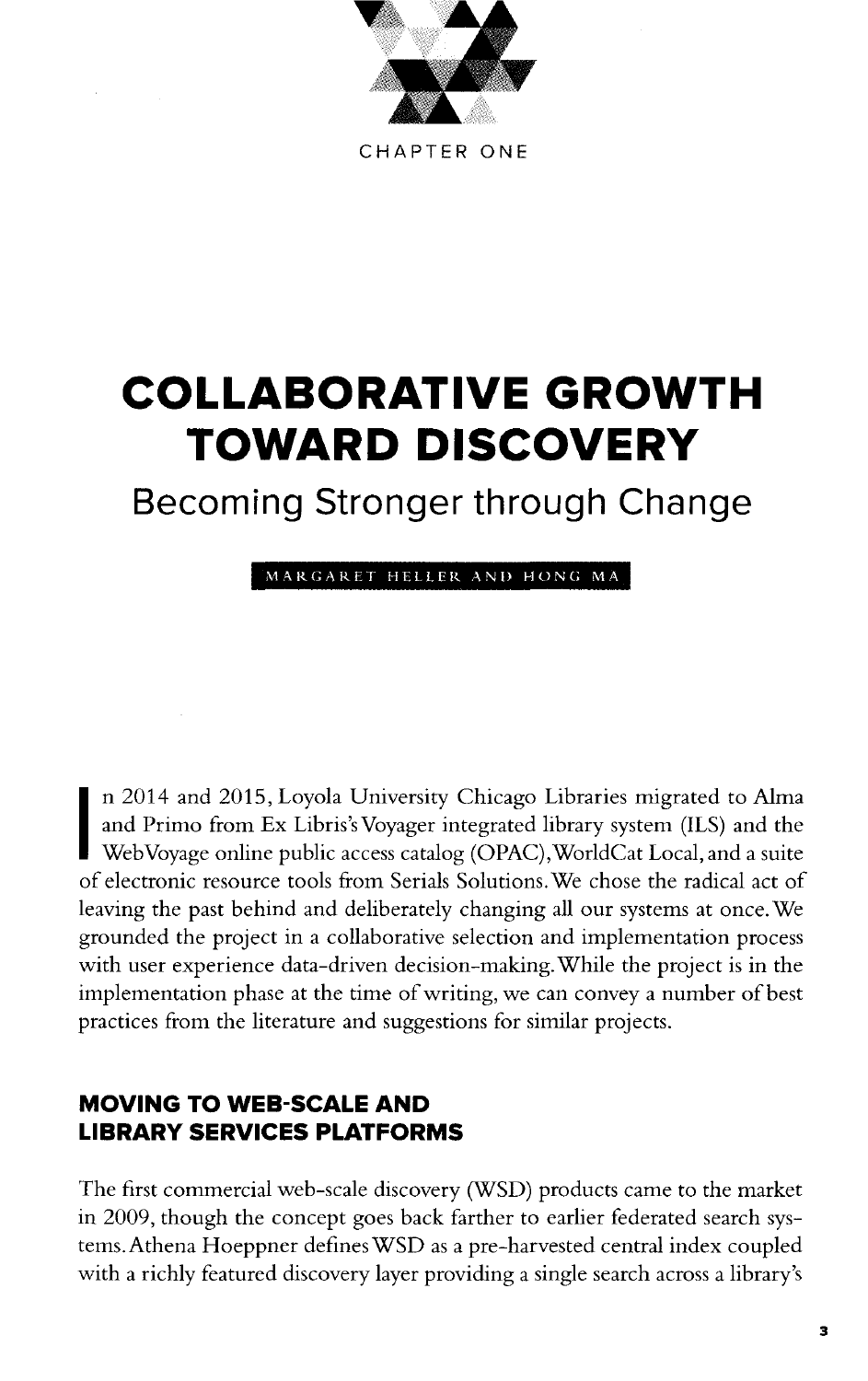local, open access, and subscription collections (2012). The WSD contains two major components: a central index and a discovery layer. Major WSD products are WorldCat Local (now calledWorldCat Discovery Service), Summon, Primo, and EBSCO Discovery Service (EDS). These products began as independent from the specific library systems, but that is changing, as we will see.

Increasingly by 2010, academic libraries started evaluating and adopting webscale discovery services. Most institutions used WSD as a tool for consolidated article search and kept their legacy OPAC for locating local collections. This tendency is partially due to the hesitation of reference librarians to introduce WSD to users, especially graduate students and other researchers in specific subject domains. While the tools are easy to use and cover a lot of disciplines, their subject coverage is not always clear and relevancy rankings are proprietary algorithms, leading to information overload and dissatisfaction with known item searching (Thomsett-Scott and Reese 2012).

Providing access to resources is increasingly challenging as libraries offer information resources in all formats. Library users' expectations and needs require the library to provide an easy way to access all these collections in a comprehensive and timely manner. Given the complexity of managing multiple information resource formats, the legacy ILS and OPAC are no longer adequate to manage all aspects of selection, acquisition, cataloging, discovery, and fulfillment. To make up for the absence of necessary functions in the ILS, Loyola University Chicago Libraries (which includes eight physical locations in the Chicago area and Rome, Italy) implemented a variety of ancillary products such as link resolvers, electronic resource management (ERM) systems, digital asset management systems, and web-scale discovery services. Installing, configuring, maintaining, and integrating systems in such a disintegrated environment are challenging.

The solution to this is to reimagine the ILS to match what WSD did for the OPAC. Marshall Breeding named what was popularly known as "next-generation ILS" as library services platforms (LSP) (2011). LSPs aim to provide a more comprehensive approach to managing library collections than a traditional ILS. They can handle diverse print and electronic formats of content in unified workflows to simplify library operations (figure 1.1). They use new cloud computing models, such as fully web-based multi-tenant and software as a service (SaaS). LSPs emphasize managing library collections through shared metadata rather than traditional local bibliographic databases. Theoretically, LSPs are decoupled from discovery services. One vendor's LSP could power another vendor's WSD, however synchronizing library holdings with multiple/different knowledgebase may be difficult or impossible, and so in that way retains the nature of an ILS with OPAC attached.WSD products have evolved and improved in expanding content coverage as well as features, relevancy ranking, and so the LSP adds in seamless integration with library patron services.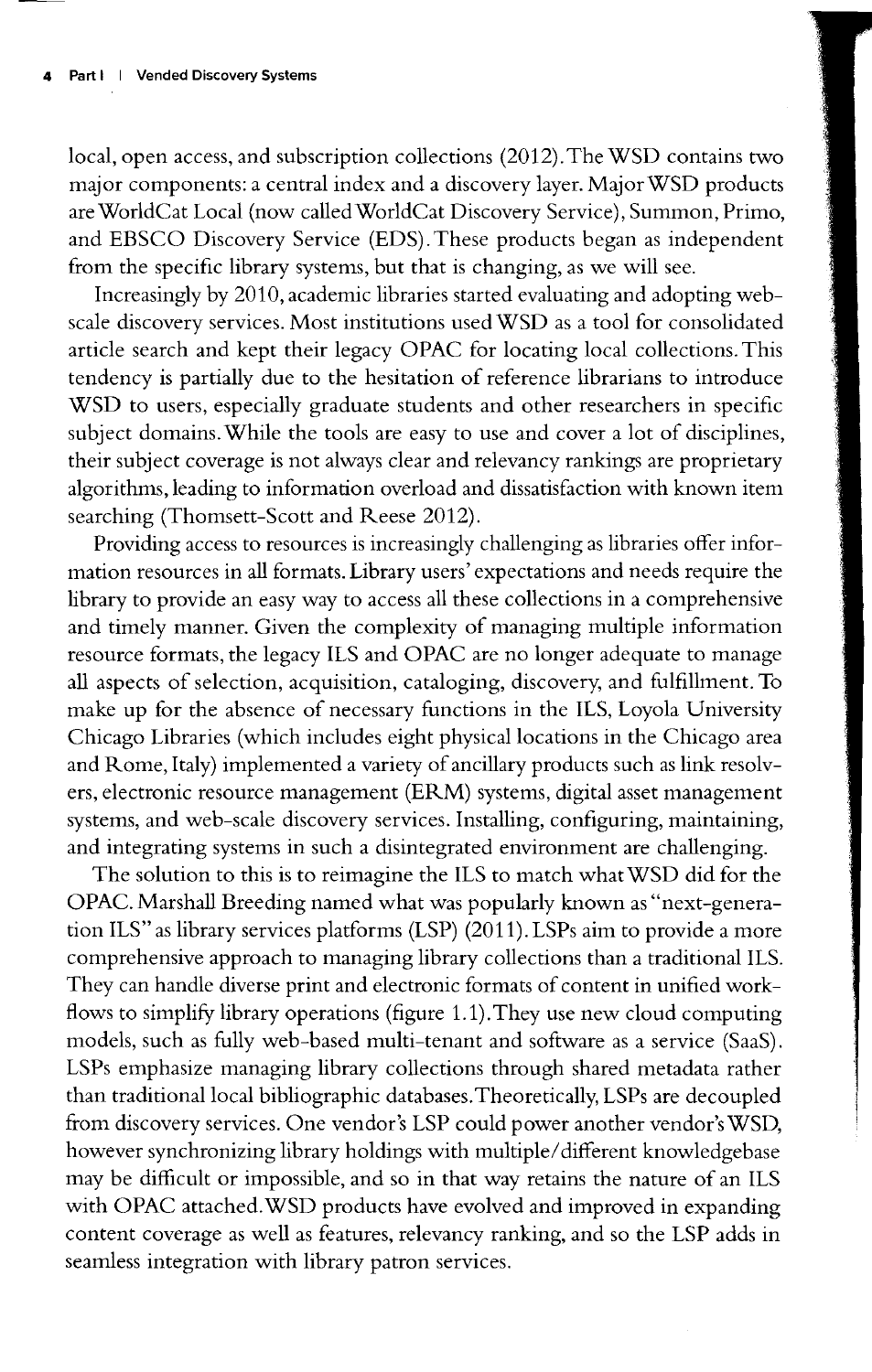

#### **CHOOSING THE RADICAL SOLUTION**

We say replacing a traditional ILS and OPAC with an LSP and WSD is radical because it forces library staff across the board to examine the root of their practices and make changes where necessary. Not all practices will change-for instance, bibliographic data may still be encoded in MARC-but other practices such as approaches to library instruction or copy cataloging may change dramatically. Managing this change is a challenge, and our journey to choosing an LSP and WSD is a good example of effective and ineffective ways to approach this.

One of the major risks of migrating systems is making a particular portion of the staff feel that they must make all the changes, or that they have no say in the changes. For example, the Auraria Library in Colorado believes their transition to WorldCat Local in 2009 failed for this reason, and a later migration to Summon was successful because they started by understanding fundamental practices and workflows in a collaborative process (Sommerville 2013). Other experiences shared in the literature bear this out. For instance, Fabbi recommends organizational learning with a participatory focus to reimagine a technical services department (2009). A truly participatory project requires that the participants be able to decline the project at all, which was the experience of one institution which in 2012 voted not to implement any discovery layer (Ellero 2013).

Like other academic libraries at the advent ofWSD in 2010, Loyola University Chicago did a short investigation and decided to try WorldCat Local. In 2010, the initial solution was to keep a traditional OPAC (Web Voyage), and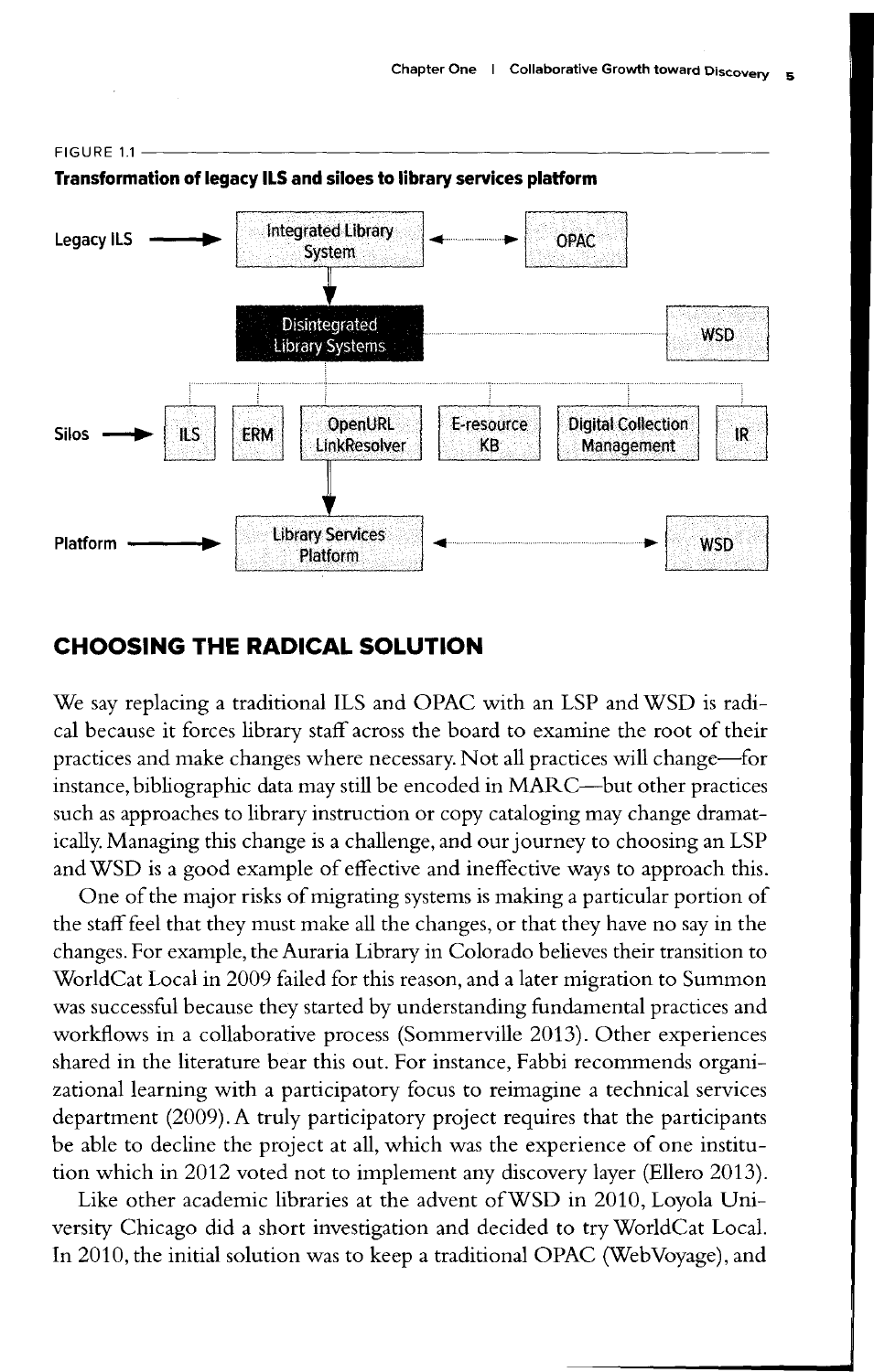implement WorldCat Local as an article discovery tool. At the same time, we had been looking for a long-term solution for managing all different formats in a unified workflow by monitoring the trends in next-generation library systems. However, public service librarians felt left out of the process and unhappy with the results. Usability testing revealed serious flaws in the accessibility of resources, which was partly due to the tool not meeting the needs of technical services staff, who did not feel confident in their ability to work with it, because of the lack of local control, and reliance on master bib records which anyone in the OCLC community could modify. Furthermore, development was not up to our current needs, including the process for ingesting local library content and the OCLC knowledge base for electronic resources.

The experiences of other libraries mesh with our own. Much of the literature focuses on the effect that implementing a WSD service has on public service staff, but we can draw from their experiences to understand the potential effects of an LSP and WSD on all library staff. Because public service librarians must work with end users, they have to be comfortable with the tool, which example after example shows is not always the case. Edith Cowan University described librarian perceptions of their 2009 migration to Summon as" culture shock" with a lack of initial trust and not enough time to adjust (Howeard and Wiebrands 2011).

In fact, as Dave Pattern points out, WSD systems are not meant to be particularly comfortable for librarians, since they are designed for the needs of the average user (2012). Most library users have already made the radical shift that libraries are only just now making. When Google Scholar became available a decade ago, users took to it immediately because it offered a search experience that was more appealing than library-provided interfaces, which was alarming to librarians who cautioned people away from using something not as powerful as library-provided tools (York 2005). Students are so used to the Google Scholar experience that a discovery layer may not tempt them back. A 2015 study of Summon found that while overall users were satisfied with the tool, graduate students reported that they preferred specialized databases for their subject work, or Google Scholar for general searching (Lundigran, Manuel, and Yan 2015). That said, another study of student searching in Google Scholar and a federated search tool found that students do prefer the research experience in the federated tool, though they have a limited understanding of the differences between the two (Georgas 2014).

A limited understanding of how discovery layers work has created massive shifts for instruction and reference librarians, on which population most of the literature focuses. In theory, it is no longer necessary to spend so much class time on how to search in a database interface, and class time should be devoted to higher-level skills such as evaluating and using information (Cmor and Li 2012). In fact, the advent of discovery layers has in some ways directly contributed to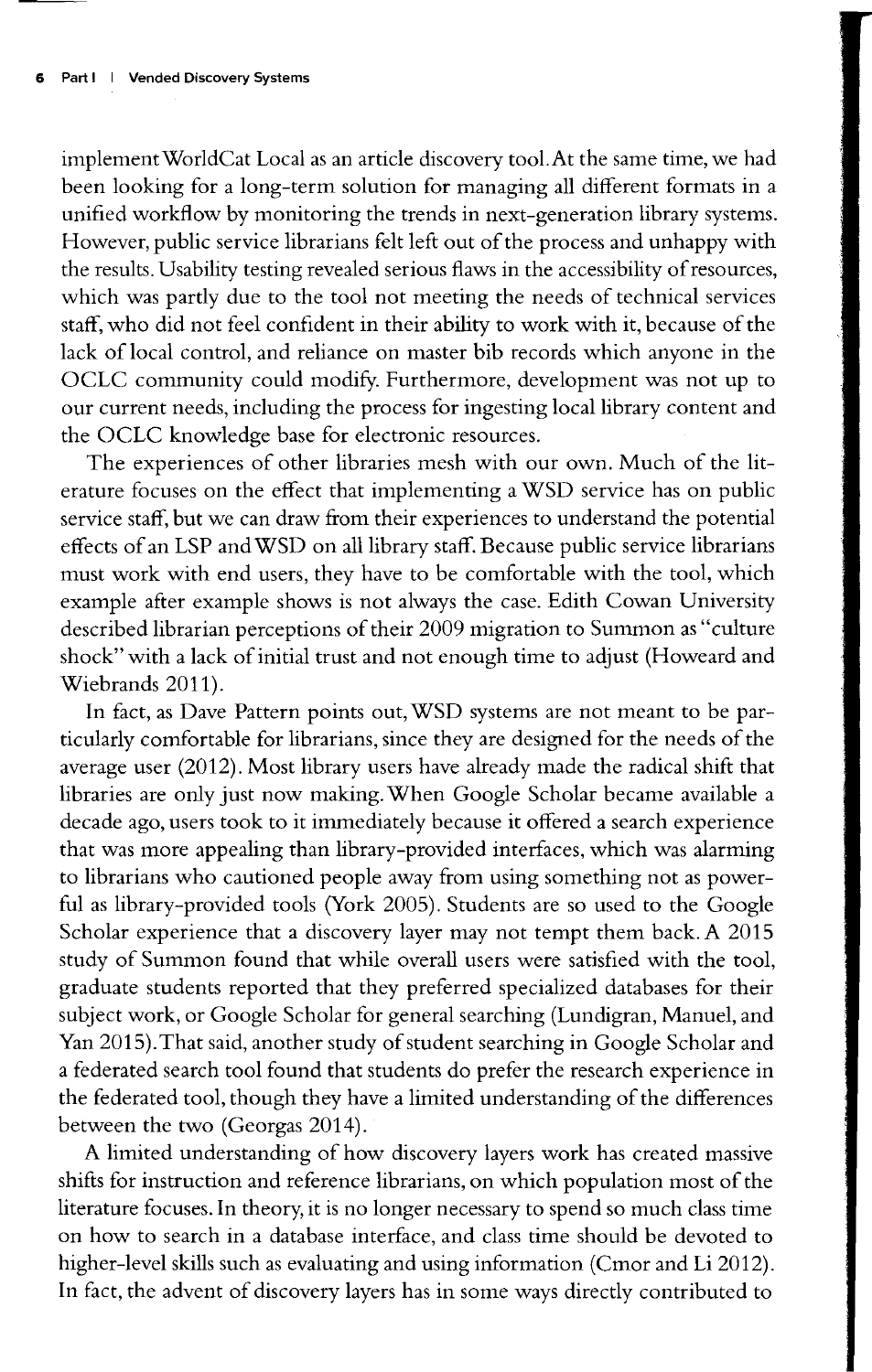the Association of College Research Libraries (ACRL) developing Information Literacy Frameworks to replace the Information Literacy Standards (Seeber 2015). As Pete Coco points out, the convenience of a discovery layer belies its complexity-finding articles is easy enough, but understanding and using them still requires instruction and information literacy. Librarians can use the opportunity to teach the discovery layer in creative ways (2012). Buck and Steffy suggest that instruction librarians must know whether the tool is appropriate to a certain class by knowing what is in it, making sure students understand the tool at the level that is appropriate, using active learning techniques, teaching refining techniques to manage information overload, and working with colleagues to share successful techniques over time (2013).

Not all users or librarians will change their practices radically, or even at all. Ninety percent of instruction librarians at the Association of Research Libraries (ARL) institutions would bypass the discovery layer in favor of a specialized database for subject-specific classes (Kulp, McCain, and Scrivener 2014). That said, limited data exists about how advanced researchers and librarians actually use discovery layers, and furthermore how this changes when the traditional OPAC is no longer available. Anecdotally, however, we have heard from faculty that they plan to use the discovery layer for current awareness rather than searching in each database interface. Known-item searching is a weakness in discovery layers, since they rely on relevancy algorithms and post-search filtering, which is frustrating for searchers such as librarians with a solid understanding of Boolean logic and left-anchor searches. At Loyola, a priority for implementation is creating an advanced search in Primo that meets the needs of both librarians and advanced users. Alma, which is the library services platform powering Primo, is of course available to Loyola librarians to take advantage of its robust repository search, but we want to ensure that users are able to perform their own advanced searches without relying on staff access to another interface.

#### **MAKING GOOD CHOICES**

--

Identifying user needs should underpin implementation of a WSD or an LSP. Techniques such as query log analysis and web analytics have a role in the development and testing of discovery layers (particularly from the vendor side), since these allow us to see that, for instance, users start with simple searches and use facets to limit their results (Diamond, Price, and Chandrasekar 2013; Durante and Wang 2012). Users work with idiosyncratic methods and favorite tools that might not be the most efficient but are comfortable for them. It is our job to figure out what works for our users and either adapt our systems accordingly or teach them better practices (Daigle 2013).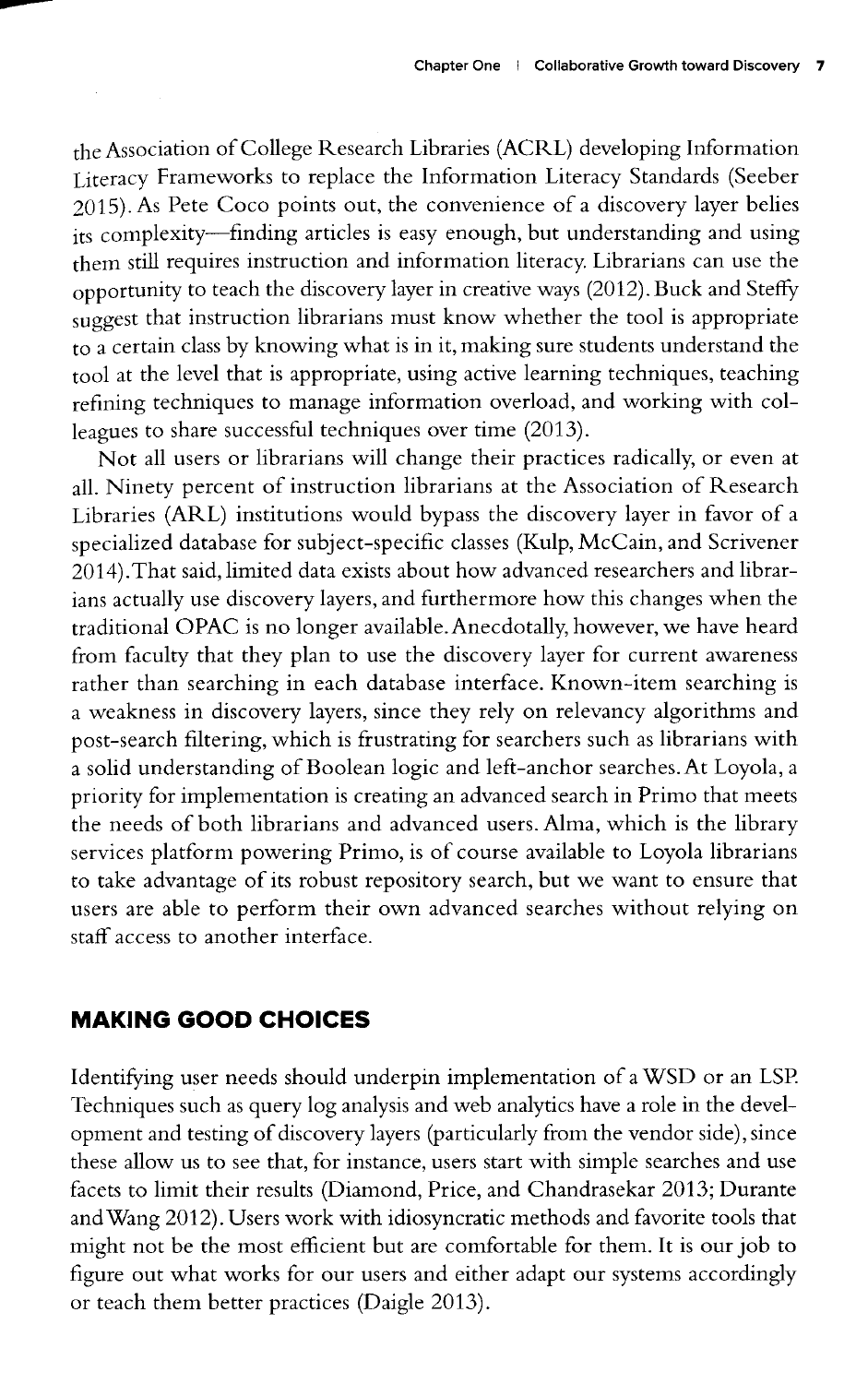Testing early is more effective than testing at the end of the project (Krug 2006, 134). In the case of implementing a new discovery layer, this means well before the project is under way in whatever system the library is currently using, as well as systems the library is considering using. Gallaway and Hines (2012) suggest "competitive usability" as a method to select the next-generation catalog or discovery system. But knowing what questions to ask in competitive usability should be informed by knowledge of users' current practices. Without the baseline from the legacy OPAC search it is difficult to understand what has improved or how instructional material should be changed (Jarrett 2012).

The Loyola University Libraries Web Team started routine usability testing of the library website, catalog, and other services in 2013.We followed the method outlined by Steve Krug in *Rocket Surgery Made Easy* (2010), which emphasizes lightweight routine testing and fixing of errors. These routine tests uncovered errors or confusing aspects of the library website in general, but most importantly for discovery, the tests found it impossible to locate e-books or digital collections when starting from WorldCat Local. This realization prompted a meeting of all the departments that touched WorldCat Local to understand the features and limitations ofWorldCat Local. These tests made it clear that while the traditional OPAC worked for students, they did not enjoy searching it and tended to choose WorldCat Local without understanding why, or what the differences between the two were. While we made a number of changes to the library website interface to provide help and context clues, it was clear from testing that maintaining two systems in parallel was not a good use of our time. (A 2014 debate between Dianne Cmor and Rory Litwin came to roughly the same conclusion.)

One example of how our testing led us to know an LSP was right for us was that of theses and dissertations, which were cataloged in the ILS up until 2012, at which point they were cataloged in the institutional repository. Older dissertations and theses in the catalog had no link associated with them, and the newer ones were not at all discoverable without searching the repository, which was almost unknown to average users. To provide complete access, it would have been necessary to catalog all the new dissertations, as well as add the links to the older records. Harvesting the institutional repository into WorldCat Local certainly helped with finding these items, but it still left the management of them spread across multiple systems.

Other intractable issues included constant miscommunications between the discovery layer and the link resolver that made it impossible to trust its results. We attempted to improve this, but determined that going forward we would only try to use a discovery layer with a tightly integrated link resolver. All of these usability findings made us determined to select a system with integrated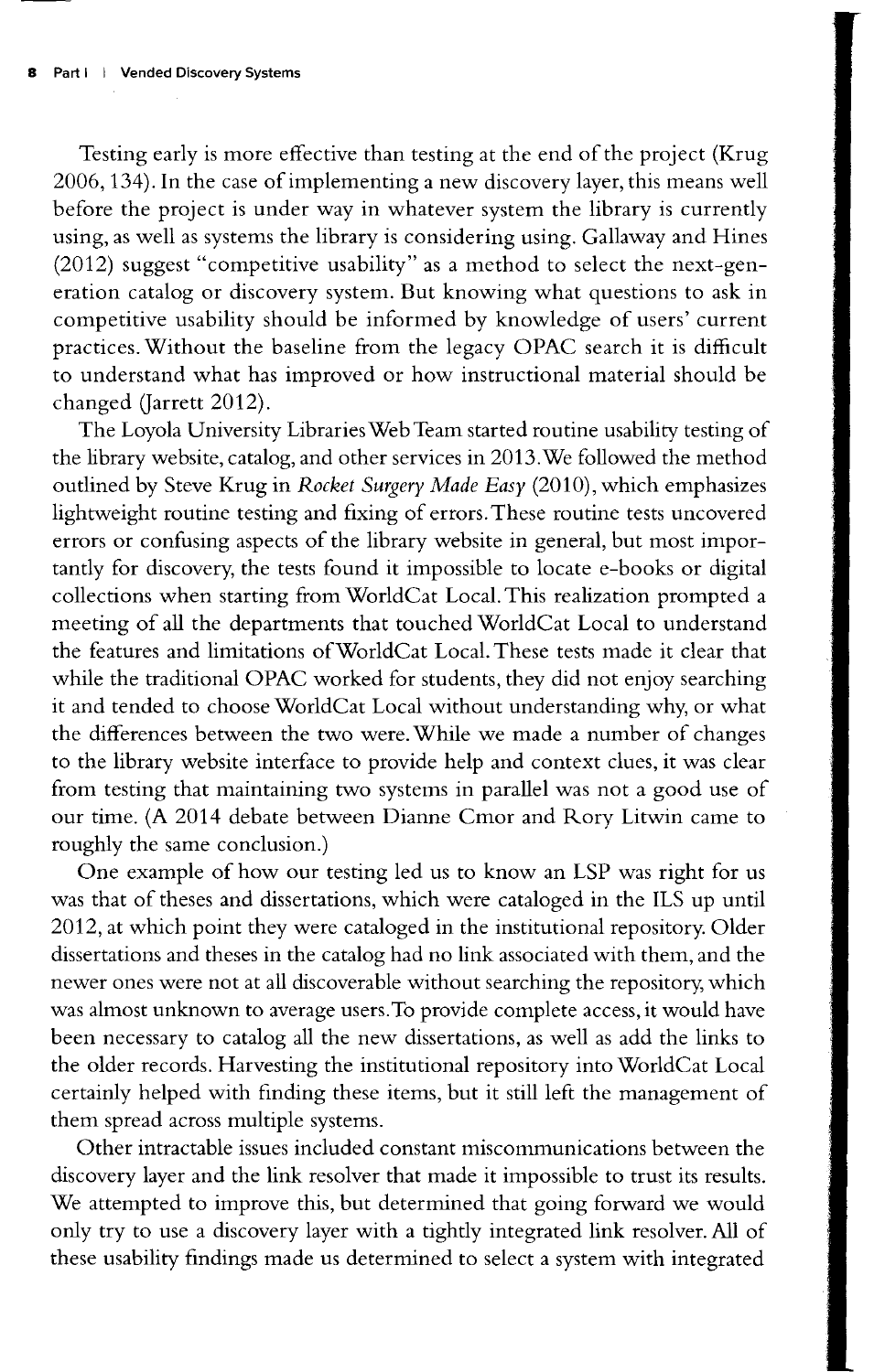resource management, access, and discovery so that we could focus on presenting our resources to the best of our ability without having to spend so much time massaging rough edges between systems. These pre-identified limitations left a limited number of available systems as contenders.

#### **COLLABORATIVE SELECTION PROCESS**

--

In 2014 when the libraries began the process of developing a new three-year strategic plan, the dean of libraries decided to initiate a process to select and implement an LSP. We evaluated the following candidates: OCLC WorldShare Management Services (WMS)/WorldCat Discovery Service, Ex Libris Alma/ Primo, and ProQuest Intota/Summon. We determined that Alma and Primo should replace the current Voyager ILS and WorldCat Local. The evaluation process involved people from all library departments to ensure we included concerns from all aspects of library work. Our four years of experience using WorldCat Local, routine user studies, and feedback gathering helped to clarify the expectation for systems under evaluation.

The dean of libraries appointed a Next-Gen ILS Exploratory Committee (chaired by the head of library systems) and public service/technical service subcommittees in January 2014. There were purposely overlaps between the main committee and the subcommittees. The main committee involved personnel from campus IT as stakeholders from outside the libraries. The collaborative selection process started with educating all library staff about LSPs and WSDs with an overview of novel terminology and concepts (such as cloud computing, service-oriented architectures (SOA), SaaS, and multi-tenant computing), coordinating vendor webinars, and encouraging participation of related presentations in conferences. Similar to any system evaluation process, the main committee developed a request for proposal (RFP) and sent it to three vendors, reviewed RFP responses from the vendors, and developed customized scripts for the on-site vendor demo. All library staff were invited to attend the on-site demo and asked to fill in the survey for each LSP demo. In addition to the interaction and communication with the vendors, we interviewed peer institutions which recently implemented these candidates LSPs. It was essential to have participation in the process by all staff in a variety of functional areas. In July 2014 the committee summarized pros and cons based on information gathered and produced a report, including a recommendation to select Alma and Primo, for library administration to make a decision. After a couple of follow-up discussions between library administration and the committee, the Loyola Libraries made the final decision to choose Alma/Primo in October 2014, and signed the contract in December 2014.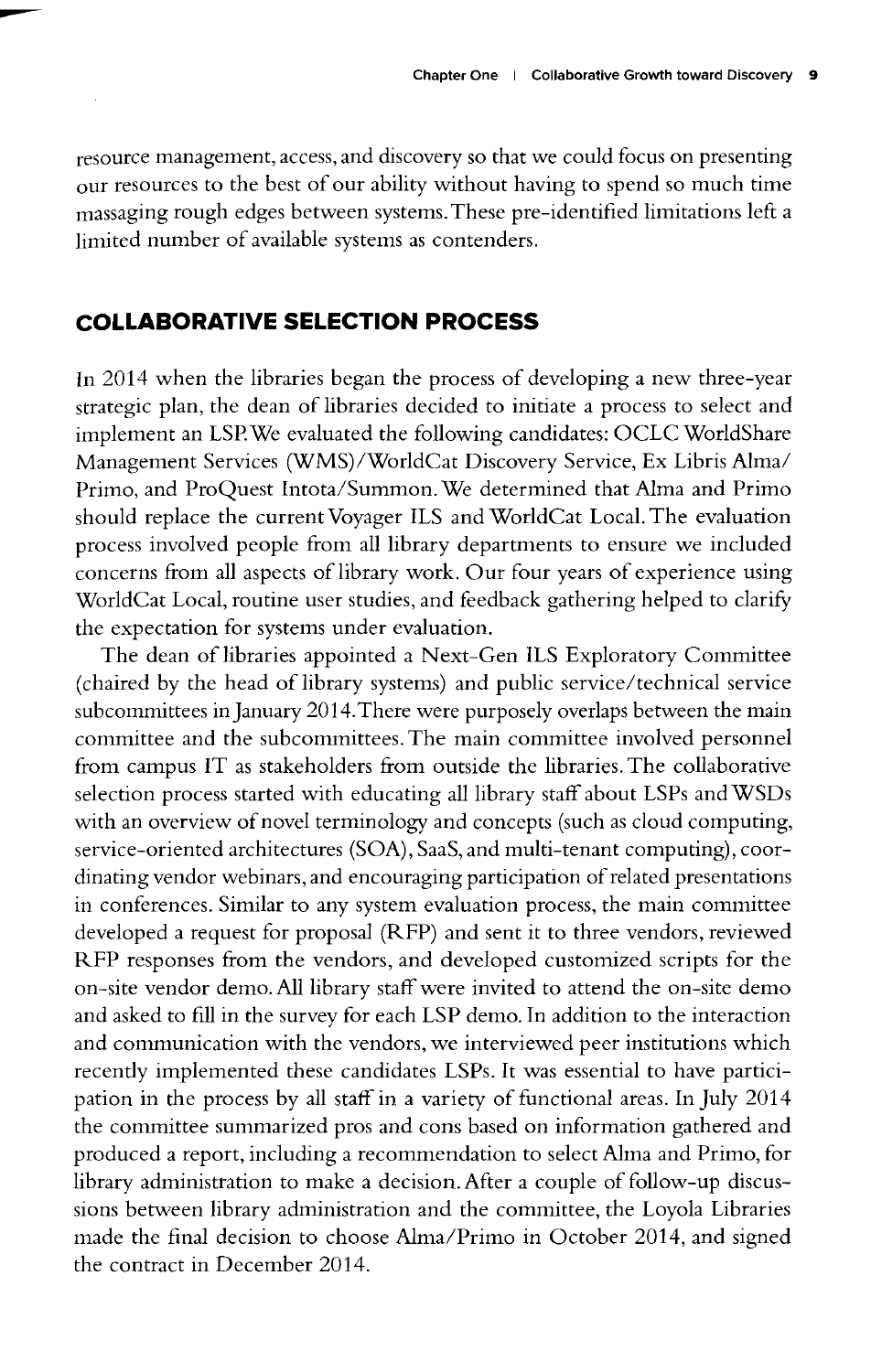## **COLLABORATIVE IMPLEMENTATION PROCESS**

The pre-implementation phase started immediately after signing the contract. Ex Libris delivered a project schedule on December 31, 2014. The implementation phase started with a kickoff meeting on January 16, when an Ex Libris implementation team came on-site and did a complete project overview with all library staff. The dean appointed the head of library systems as project manager. We formed an executive group focused on policy, vision, planning, coordinating, and communicating decision making. We formed a series of working groups to focus on migration and implementation details: Access Services,Acquisition and Resource Management, ERM, Prima/Discovery, and Systems, as well as an electronic resources access and troubleshooting group midway through the process. Representation on the implementation team included librarians and staff from across functional areas of the library and from branch libraries (Law and Health Sciences), with overlaps between groups. The largest group was the Primo group. It contained staff from a variety of library departments (Reference, Technical Services, Systems, and Special Collections).After the first implementation meeting the Loyola team and Ex Libris's team held weekly calls to manage the project, and each working group started watching video trainings, as well as completing a variety of forms to prepare the initial migration, which took place after Ex Libris's on-site systems analysis workshop in late January. The chairs of each working group took the lead on implementation tasks, so that the majority of the decision making was decentralized from the project leader and in the hands of functional areas. Ex Libris used Basecamp as a project management tool, and Loyola used an institutional Box subscription to share files and manage the project internally.

The nature of collaboration and a decentralized model can make things happen in an efficient way. However, due to the different contexts of and needs expressed by multiple campuses, the radical shift in approach did not always go smoothly. For example, the Health Science Library uses a separate EZProxy server. There are resources shared by all campuses, as well as resources limited to health science users. The built-in solution in Alma required that all patrons be loaded into predefined network groups to gain access to the specific licensed resources, but not all health science patrons could be loaded into Alma since the hospital system is owned by a different corporate entity and their staff information system was not accessible. Accessing this data is a high-priority goal for the future. In order to resolve this challenge, we reached out to other institutions for advice and learned a great deal about the structure of Alma and Primo. Eventually, we identified an acceptable solution. While this put us behind our agreed-upon time line with Ex Libris, in the end the main campus libraries and the Health Sciences Library better understood each other's needs.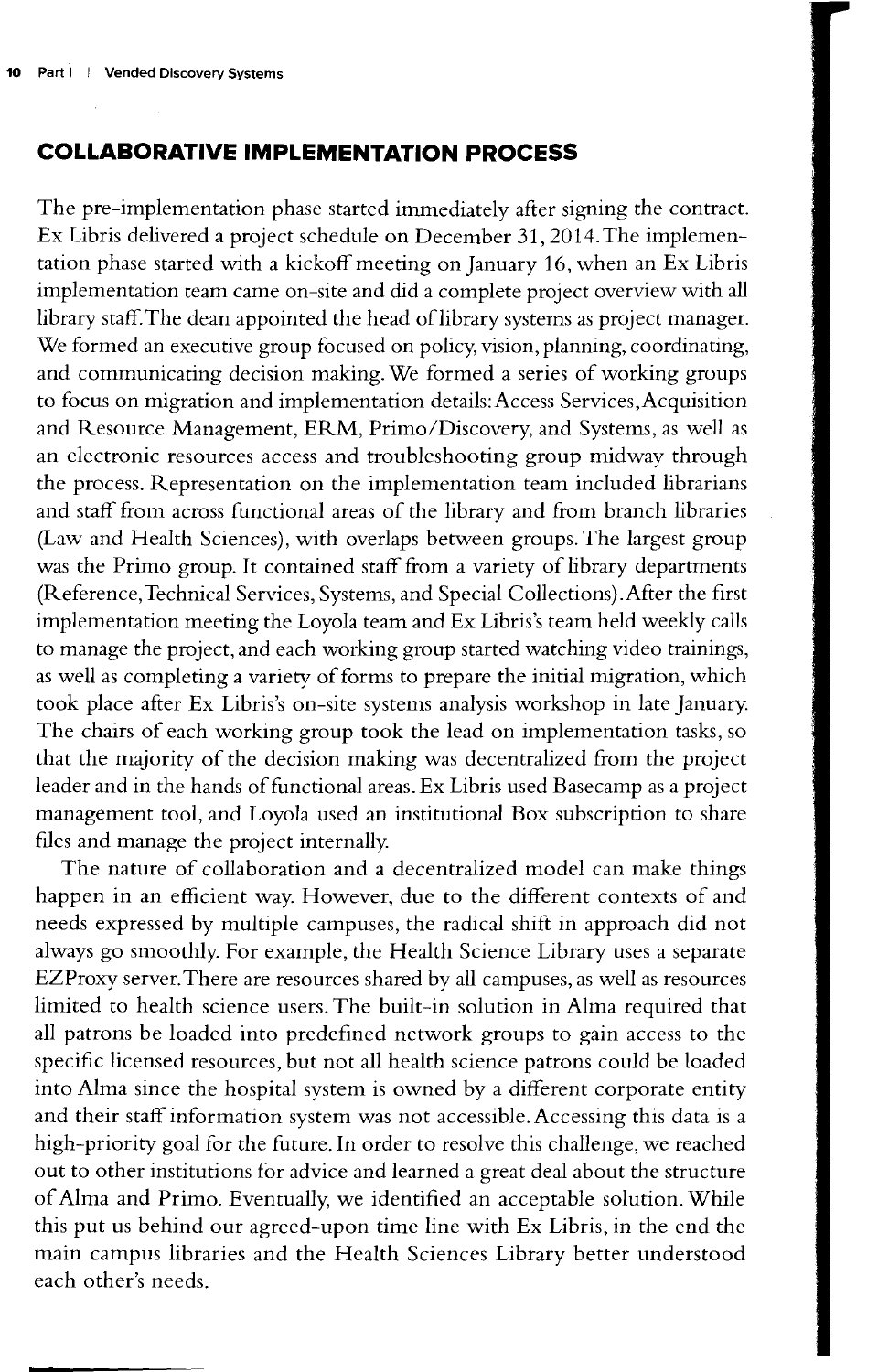Usability testing continued throughout the implementation process. We started with an informal card-sorting exercise, and once Primo was available we did four rounds of usability testing with students, both undergraduate and graduate. The card-sorting exercise took place in a busy area of the library and invited students to describe the process they would take to access an item in the catalog. This helped us determine which Primo jargon would work-other Primo studies have found that while searching Primo is intuitive, its language is not, nor are terms for standard library practices such as holds (Comeaux 2012). Doing the card-sorting exercise led directly to changes in the request area of user interface, including removing or moving vendor-provided labels and page elements with CSS and JQuery to remove visual clutter and improve flow. Alma provides robust display logic that allows only the most appropriate services for intercampus or interlibrary loan to be displayed in Primo, and card sorting helped us to understand the most effective ways to use that display logic.

--

Our usability testing continued to follow the Krug model. The first round used the questions from an earlier World Cat Local and Voyager testing session to see how the user experience changed. The second round incorporated questions raised by the first round as well as staff testing in Primo. Both sessions uncovered errors and areas for improvement, but the most heartening result was that in staff discussions about our implementation choices we could point directly to our usability testing as justification for these choices. Later rounds of testing continued to test questions about access and labeling as well as customizations to the user interface. We created two versions with a different set of custornizations and labeling and tested these with five students on one day, and then picked the most popular results out of these two tests for an additional test before opening the interface for a public beta in late June 2015. Our results generally match those in the Primo usability testing literature-post-search facets used for filtering are clear to students, but the scope of the search is not clear (Comeaux 2012), and metadata errors will create confusion (Nichols et al. 2014).

We could act on results of tests quickly because of the cross-departmental collaborative nature of our Primo team. The electronic resources librarian spotted a problem with ProQuest database activation and made a plan to fix it without needing to wait for an error report from public service staff, but while still ensuring public services staff understood the technical issues. Reference staff could likewise relay information about changes in instructional practices to access services staff. While going forward we will return to testing all library web services with a slightly different group of staff running the testing, and we will be able to use the collaborative ties formed in our implementation team to ensure we are gathering testing scenarios and creating solutions with the appropriate people. While we are confident in our testing to give us a roadmap for future development, we will maintain a regular testing schedule as our student population changes and the features of Primo change.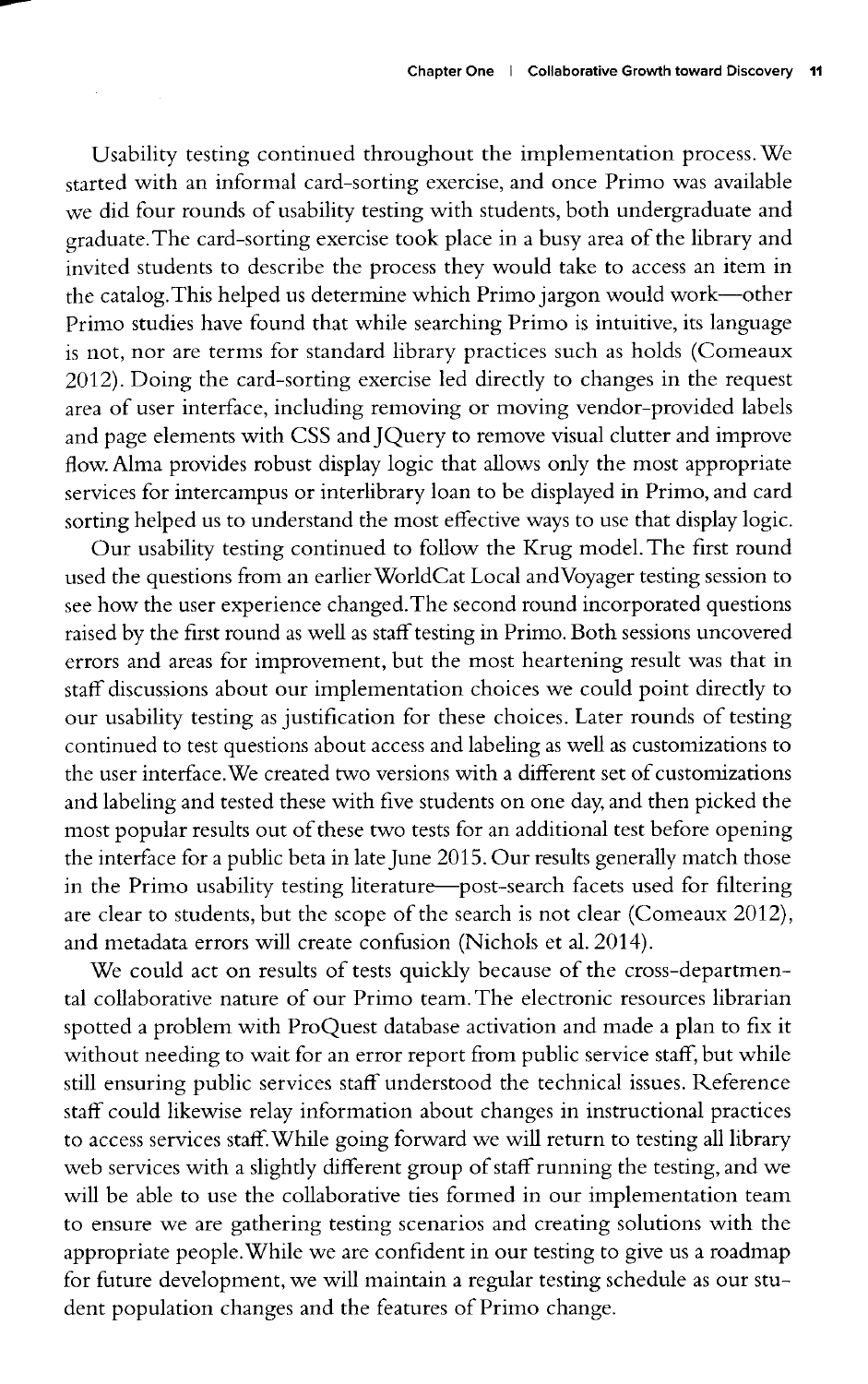One of the struggles with implementing a discovery layer, particularly one on top of an LSP, is identifYing the most effective ways of providing reliable access to resources. Learning how to navigate the complex relationships between a variety of data sources such as the Alma repository, the Primo Central index, and a new link resolver requires new ways of thinking about how we provide access. One example is when to make edits to the holdings, which rely on indexing mechanisms over which we have limited control. Primo Central has a 5-10-day delay for new resources to be available to users for searching, and publishing our local holdings information to Primo Central involves a 4-5-day delay. Learning all this takes ongoing collaboration between public and technical services to test and fix issues in the product over time (Silton 2014). For that reason we decided after Primo was available that we needed a group to address e-resource access issues and troubleshooting in a structured way, and so formed a new working group with members pulled from across departments and campuses. This has been a valuable group to work together to learn the system and make choices together that we will all understand in the future. The new group will continue when Alma/Primo goes live, and will establish a structure to deal with access issues efficiently during implantation, build knowledge, establish a model for ongoing maintenance and support, and coordinate problem reporting and solving. Frequent releases and changes in resource coverage will require monthly meetings to stay on top of changes (Boyer and Besaw 2012), and so going forward we plan to maintain these collaborative ties between departments in order to stay knowledgeable on both the public and technical sides about Primo and Alma. This is a new model for our libraries, but it already has been successful enough that we feel it is worth continuing.

### **CONCLUSION**

Radical changes mean uneasy times for those living through them. But when approached with the right attitude they can strengthen an institution and improve its practices. Going into the project with a user-centered, inclusive process grounded in evidence and data will not alleviate all stress and uncertainty, but can provide a framework for decision-making that will give everyone confidence.

#### **References**

- Boyer, Ginny M., and Megan Besaw. 2012. "A Study of Librarians' Perceptions and Use of the Summon Discovery Tool." *Journal* of *Electronic Resources in Medical Libraries* 9, no. 3: 173-83. doi:10.1080/15424065.2012.707056.
- Breeding, Marshall. 2011. "The Systems Librarian: A Cloudy Forecast for Libraries." *Computers in Libraries* 31, no. 7: 32.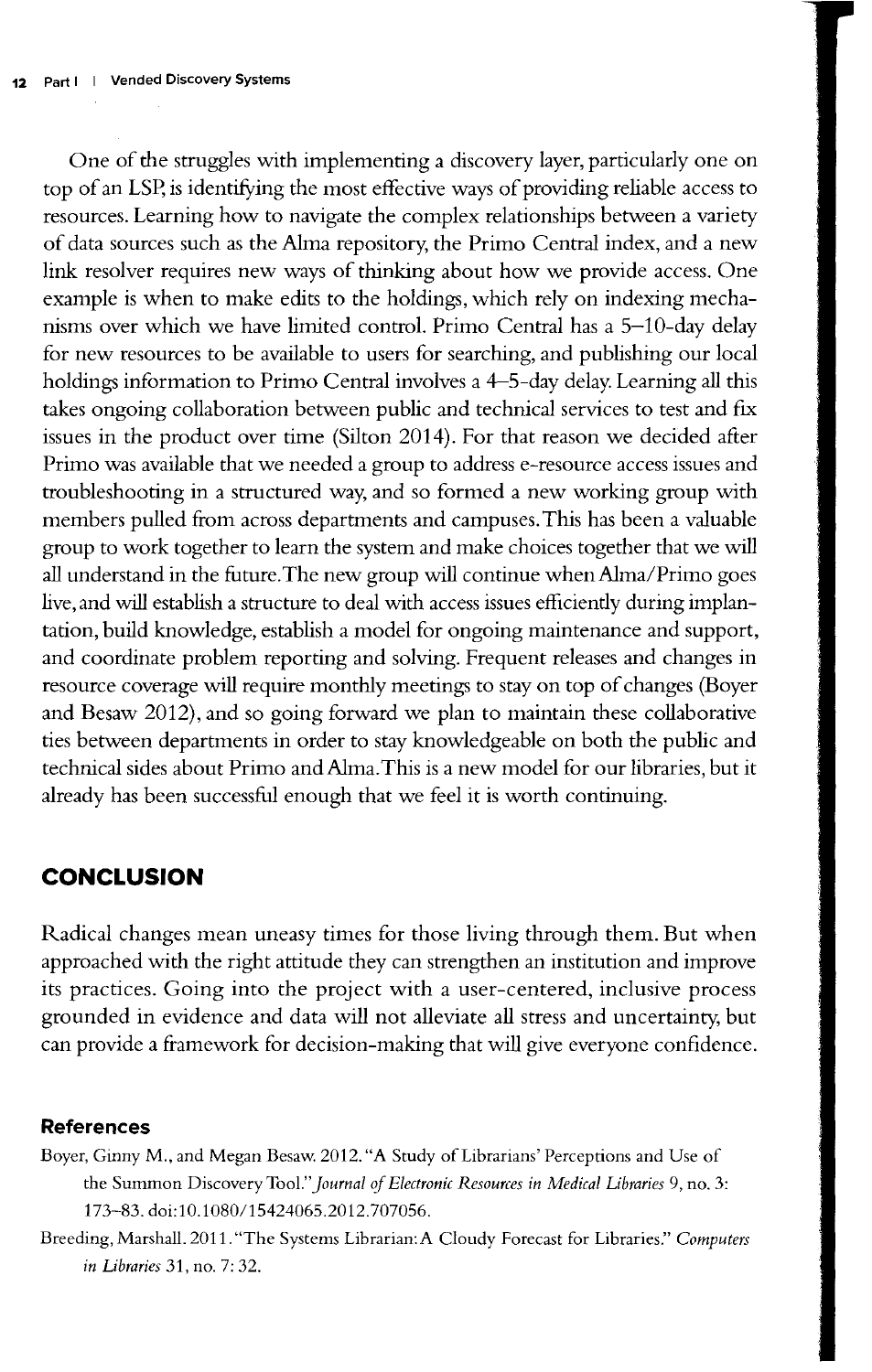- Buck, Stefanie, and Margaret Mellinger. 2011. "The Impact of Serial Solutions' Summon on Information Literacy Instruction: Librarian Perceptions." *Internet Reference Services Quarterly* 16, no. 4: 159-81. doi:10.1080/10875301.2011.621864.
- Buck, Stefanie, and Christina Steffy. 2013. "Promising Practices in Instruction of Discovery Tools." *Communications in Information Literacy* 7, no. 1: 66-80.
- Cmor, Dianne, and Xin Li. 2012. "Beyond Boolean, towards Thinking: Discovery Systems and Information Literacy." *Library Management* 33, nos. 8/9: 450-57. doi:10.1108/ 01435121211279812.
- Cmor, Dianne, and Rory Litwin. 2014. "Should We Retire the Catalog?" *Reference* & *User Services Quarterly* 53, no. 3: 213-16.
- Coco, Pete. 2012. "Convenience and Its Discontents: Teaching Web-Scale Discovery in the Context of Google." *ACRLog.* January 27. http:/ /acrlog.org/2012/01/27 *I* convenience -and-its-discontents-teaching-web-scale-discovery-in-the-context-of-google/.
- Comeaux, David J. 2012. "Usability Testing of a Web-Scale Discovery System at an Academic Library." *College* & *Undergraduate Libraries* 19, nos. 2-4: 189-206. doi: 10.1080/10691316. 2012.695671.
- Daigle, Ben. 2013. "Getting to Know You: Discovering User Behaviors and Their Implications for Service Design." *Public Services Quarterly* 9, no. 4: 326-32. doi: 10.1080/15228959. 2013.842416.
- Diamond, Ted, Susan Price, and Raman Chandrasekar. 2013. "Actions Speak Louder Than Words: Analyzing Large-Scale Query Logs to Improve the Research Experience." *The Code4Lib Journal* no. 21 (July). http:/ /journal.code41ib.org/articles/8693.
- Durante, Kim, and Zheng Wang. 2012. "Creating an Actionable Assessment Framework for Discovery Services in Academic Libraries." *College* & *Undergraduate Libraries* 19, nos. 2-4: 215-28. doi: 10.1080/10691316.2012.693358.
- Ellero, Nadine P. 2013. "An Unexpected Discovery: One Library's Experience with Web-Scale Discovery Service (WSDS) Evaluation and Assessment." *Journal of Library Administration*  53, nos. 5-6: 323-43. doi:10.1080/01930826.2013.876824.
- Fabbi,Jennifer L. 2009. '"Discovery' Focus as Impetus for Organizational Learning." *Information Technology* & *Libraries* 28, no. 4: 164-71.
- Gallaway, Teri Oaks, and Mary Finnan Hines. 2012. "Competitive Usability and the Catalogue: A Process for Justification and Selection of a Next-Generation Catalogue or Web-Scale Discovery System." *Library Trends* 61, no. 1: 173-85.
- Georgas, Helen. 2014. "Google vs. the Library (Part II): Student Search Patterns and Behaviors When Using Google and a Federated Search Tool." *Portal: Libraries and the Academy* 14, no. 4:503-32. doi:10.1353/pla.2014.0034.
- Hayman, Richard, and Erika E Smith. 2015. "Sustainable Decision Making for Emerging Educational Technologies in Libraries." *Reference Services Review* 43, no. 1: 7-18. doi: 10.1108/ RSR-08-2014-0037.
- Hoeppner, Athena. 2012. "The Ins and Outs of Evaluating Web-Scale Discovery Services." *Computers in Libraries* 32, no. 3: 6-10, 38-40.